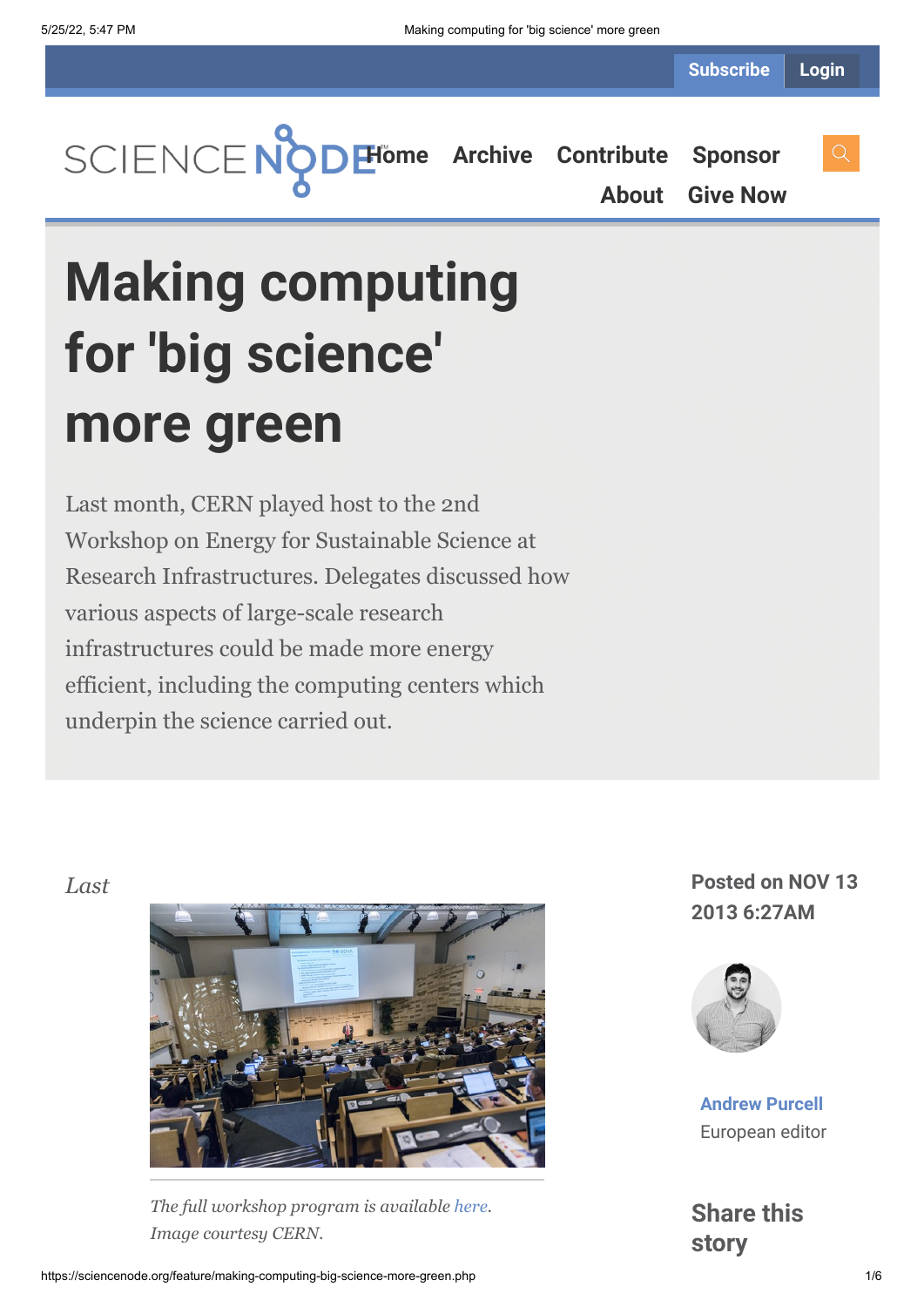*month, [CERN](http://home.web.cern.ch/)played host to the 2nd Workshop on Energy for Sustainable Science at Research [Infrastructures. Delegates discussed how various](http://indico.cern.ch/conferenceOtherViews.py?view=standard&confId=245432) aspects of large-scale research infrastructures could be made more energy efficient, including the computing centers which underpin the science carried out.*

Computer scientists across the globe are working towards creating the first exascale supercomputers. [However, energy consumption is likely to prove a](http://www.isgtw.org/feature/gaming-tech-key-green-hpc) major barrier to achieving this. Simon McIntosh-Smith of [the University of Bristol,](http://www.bris.ac.uk/) UK, reported at the workshop that the average power consumption of the top ten high-performance computing (HPC) systems in [the Top500 list](http://www.top500.org/lists/) has increased five times over the last five years, while the average of the whole Top500 list has increased more than three times over the same period. "This isn't very sustainable," he says. "Nobody yet knows how to build a sustainable exaFLOPS supercomputer."

"Getting the power isn't necessarily the problem," explains McIntosh-Smith. "The problem is really the cost: not just in terms of euros or dollars, but also in terms of  $CO_2$ ." He adds: "A 10MW system costs about \$10m per year to run in terms of power costs."

[McIntosh-Smith is also a member of Europe's](http://www.montblanc-project.eu/) [Mont-Blanc project, which aims 'to produce a new](http://www.montblanc-project.eu/project/objectives) type of computer architecture capable of setting future global HPC standards that will provide exascale performance using 15 to 30 times less



### **Tags**

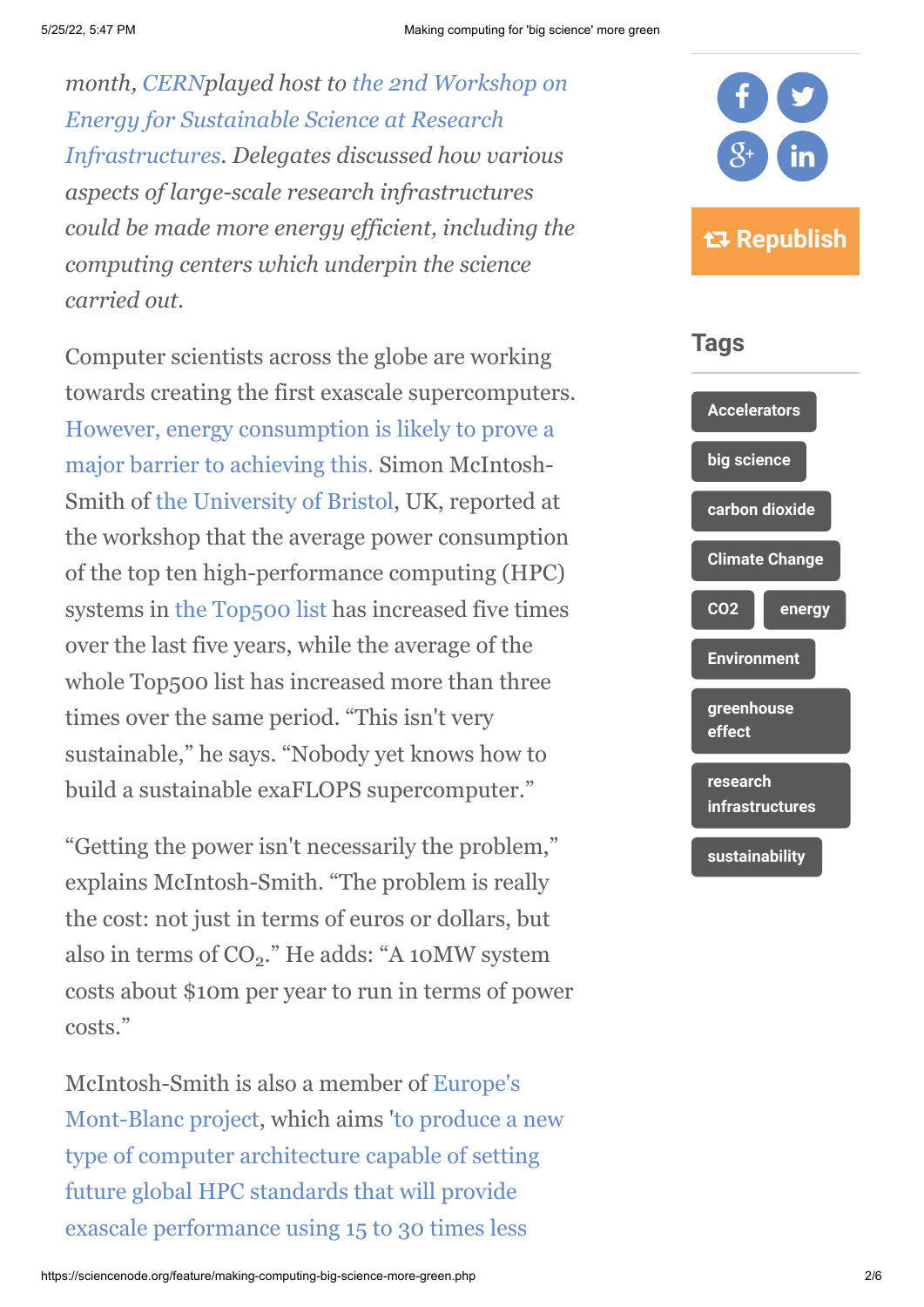[energy'. He and his project colleagues believe that](http://www.montblanc-project.eu/project/objectives) energy-efficient mobile processors could be the key to reducing power consumption in HPC.

During the workshop, McIntosh-Smith described a prototype [ARM](http://en.wikipedia.org/wiki/ARM_architecture) multicore cluster called [Tibidabo,](http://www.bsc.es/marenostrum-support-services/tibidabo-prototype) [which was created at the Barcelona](http://www.bsc.es/es) Supercomputing Center to demonstrate that it is possible to deploy a cluster of smartphone processors. He draws a parallel with the rise of microprocessors in HPC in the early nineties. "Microprocessors killed the vector supercomputers despite not being faster… but they were significantly cheaper and more energy efficient," he says. "History may repeat itself with mobile processors."

Another mini-revolution within HPC is the adoption of warm-water cooling technologies. This was discussed at the workshop by Bruno Michel of [IBM](http://www.research.ibm.com/), who explained how warm-water cooling technologies for HPC allow the water to be reused for heating buildings. While the cooling gradient is, of course, much less with warm water, Michel argues that the economic value of the heat has the potential to reduce the total costs of data center ownership by 50-70%. He cited the example of the [SuperMUC](http://www.lrz.de/services/compute/supermuc/) supercomputer at the Leipzig [Supercomputing Center in Germany, from](http://www.lrz.de/english/) which 90% of the heat energy is available for reuse. Michel says that this technology doesn't just have the potential to be useful in cooler climates, but also in warmer regions of the globe, where the heat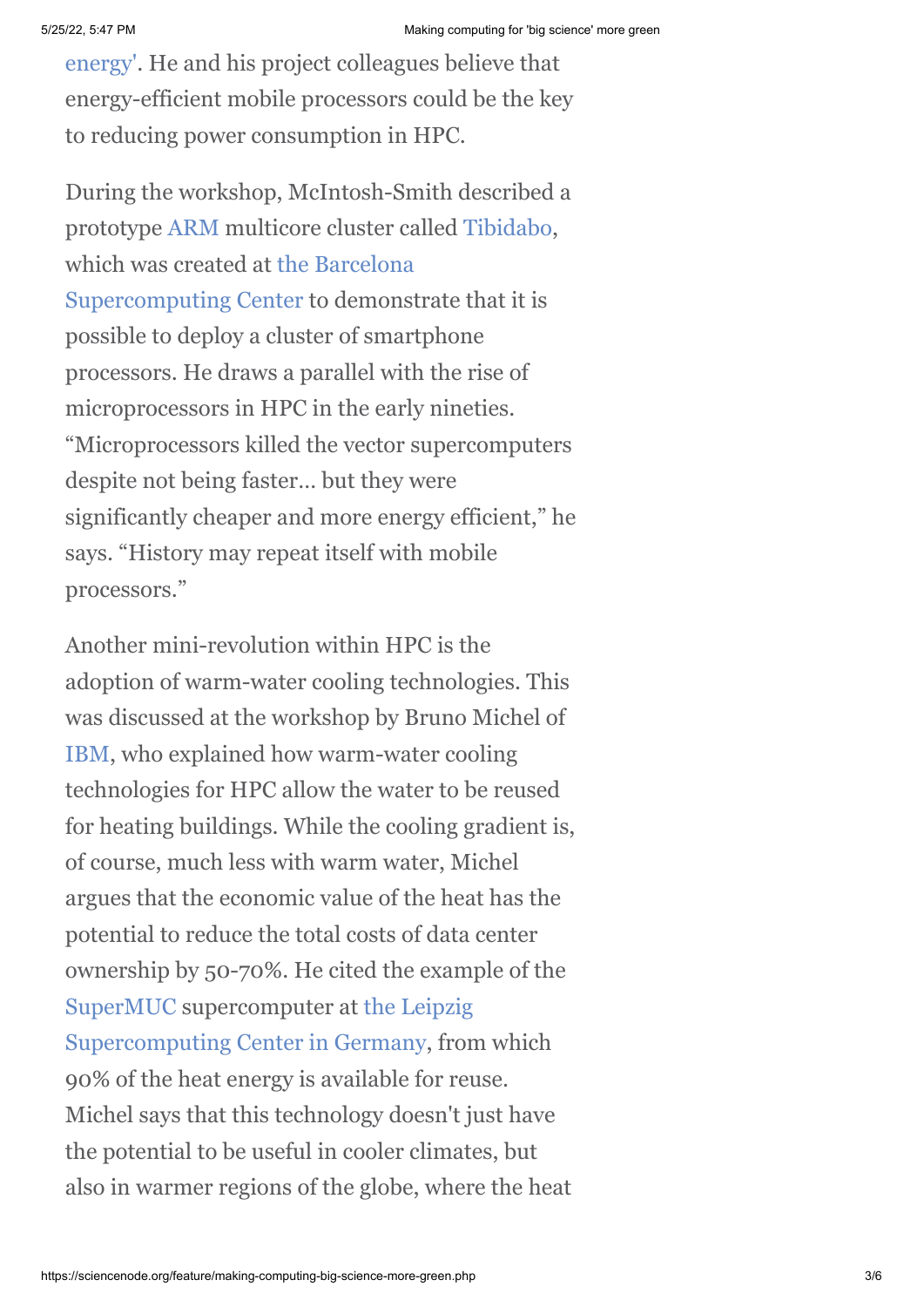energy could be used for other purposes than heating, such as adsorption cooling or desalination.

[Thomas Schulthess, director of the Swiss National](http://www.cscs.ch/) Computing Centre, also gave a presentation at the workshop. He discussed a new supercomputer called [Piz Daint](http://www.cscs.ch/index.php?id=679), which is cooled using water pumped through a 2.5-kilometer pipe from Lake Lugano. With the need for pre-coolers completely eliminated, the only energy used for cooling the machine is that expended to pump in the water. [Schulthess also explained how a new purpose-built](http://www.cscs.ch/newsroom/cscs/2012/movetolugano/) computer center to house Piz Daint has led to an energy efficiency increase of 1.5 times over the previous building. CERN's Wayne Salter also talked about energy efficiency savings in relation to the buildings which house computing equipment. "With some fairly simple and straightforward changes, we've significantly increased our energy efficiency and reduced our energy bill," says Salter. He explained how the strict separation of hot and cold air, achieved through the installation of enclosed cold aisles of racks, as well as more extensive use of so-called free cooling and increasing the allowable temperature range for the servers, has led to significant savings. "All servers are comfortably cooled all year round with much less need for chiller use," he adds. Helfried Burckhart, CERN's energy coordinator, reports that [the CERN data centre](http://information-technology.web.cern.ch/about/computer-centre) is responsible for just 2% of organization's 1.2-terawatt-hour total annual energy consumption. Ehsaan Farsimadan from [Romonet](http://www.romonet.com/) agrees that the architecture of computer centers has a key role to play in achieving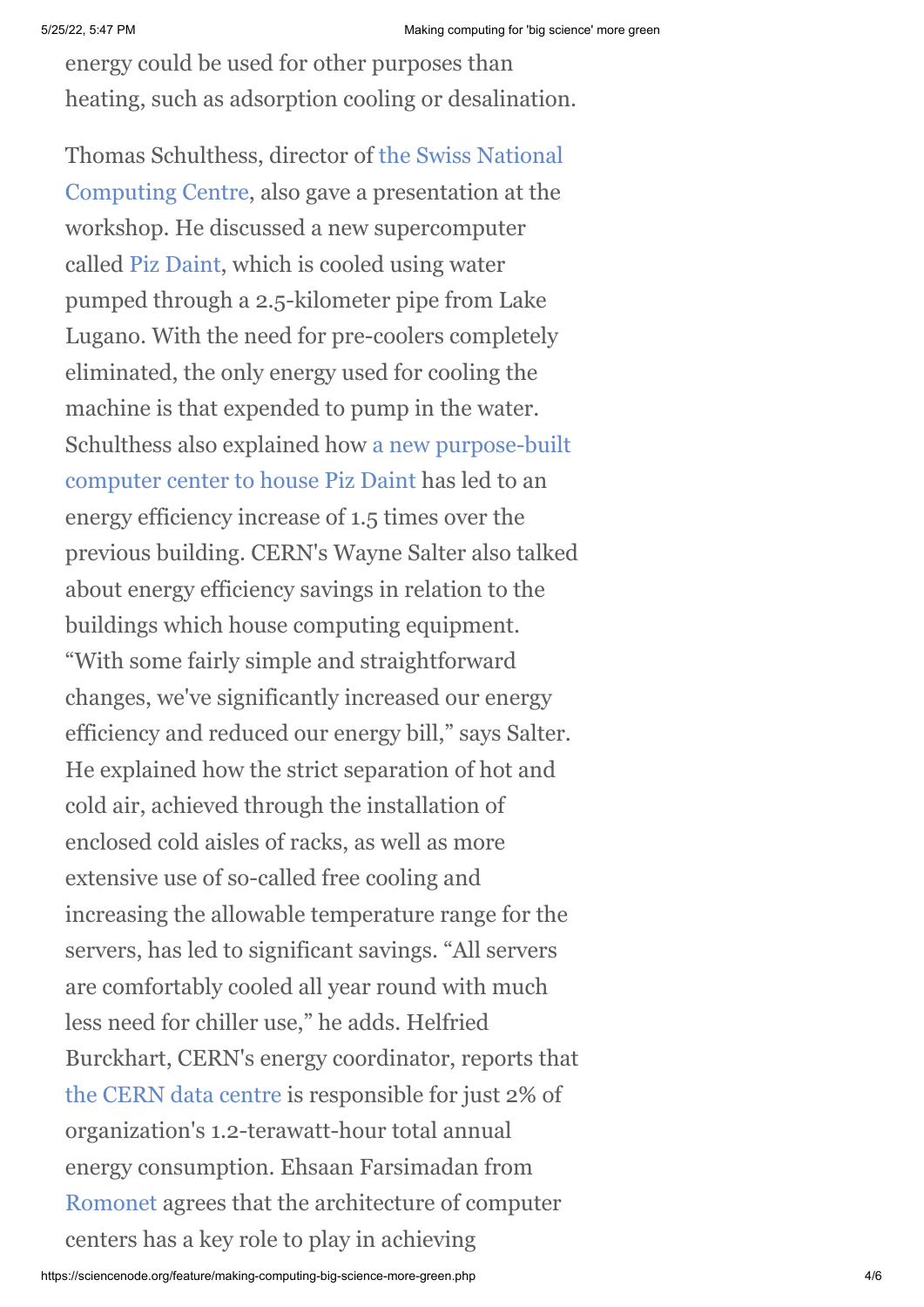maximum energy efficiency. "Cooling should not be a significant overhead," he says. "Correctly designed data centers can eliminate the need for cooling."

At the start of his presentation, Farsimadan warned that the ICT industry is responsible for over 2% of global carbon dioxide emissions. Thus, given the scale of the energy consumption involved, Michel argues that there is a pressing need for revolutionary change in the sector. He argues for a major shift away from measuring and incentivizing the absolute performance of supercomputers, towards a metric of performance per Joule. Michel also advocates the stacking of chips, thereby abandoning the 2D-constraints of Moore's law. This 3D integration would see main memory moved into the chip stack, with intricate interlayer cooling. Along with several other speakers at the workshop, Michel highlighted the fact that improved memory proximity has the potential to lead to significant energy savings, with the 3D integration he outlines being one way of achieving this. "We are currently using 99% of energy for communication and only 1% for computation," says Michel.

# **Join the conversation**